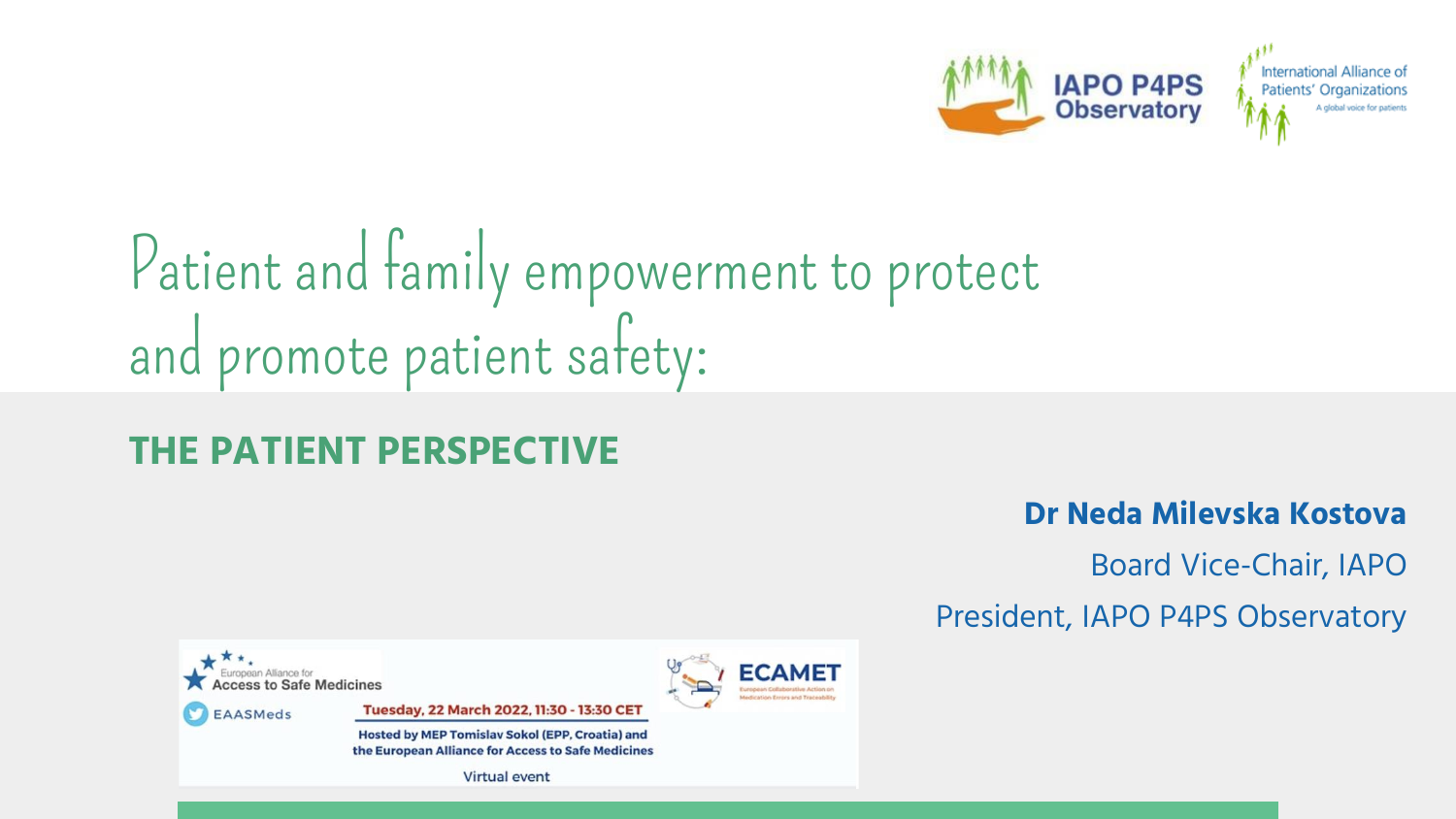## International Alliance of Patients' Organizations (IAPO) at a glance

In 2020, IAPO established **IAPO Patients for Patient Safety (P4PS) Observatory** as a single-point global platform for gathering and analyzing **patients' expertise and experience** that would feed into the **national, regional and global policies** aimed at **improving safety and quality of care for patients by the patients**



**VISION** To see patients at the center of healthcare



**MISSION** To build patient-centered healthcare worldwide



nternational Alliance of atients' Organization

**APO P4PS Observatory**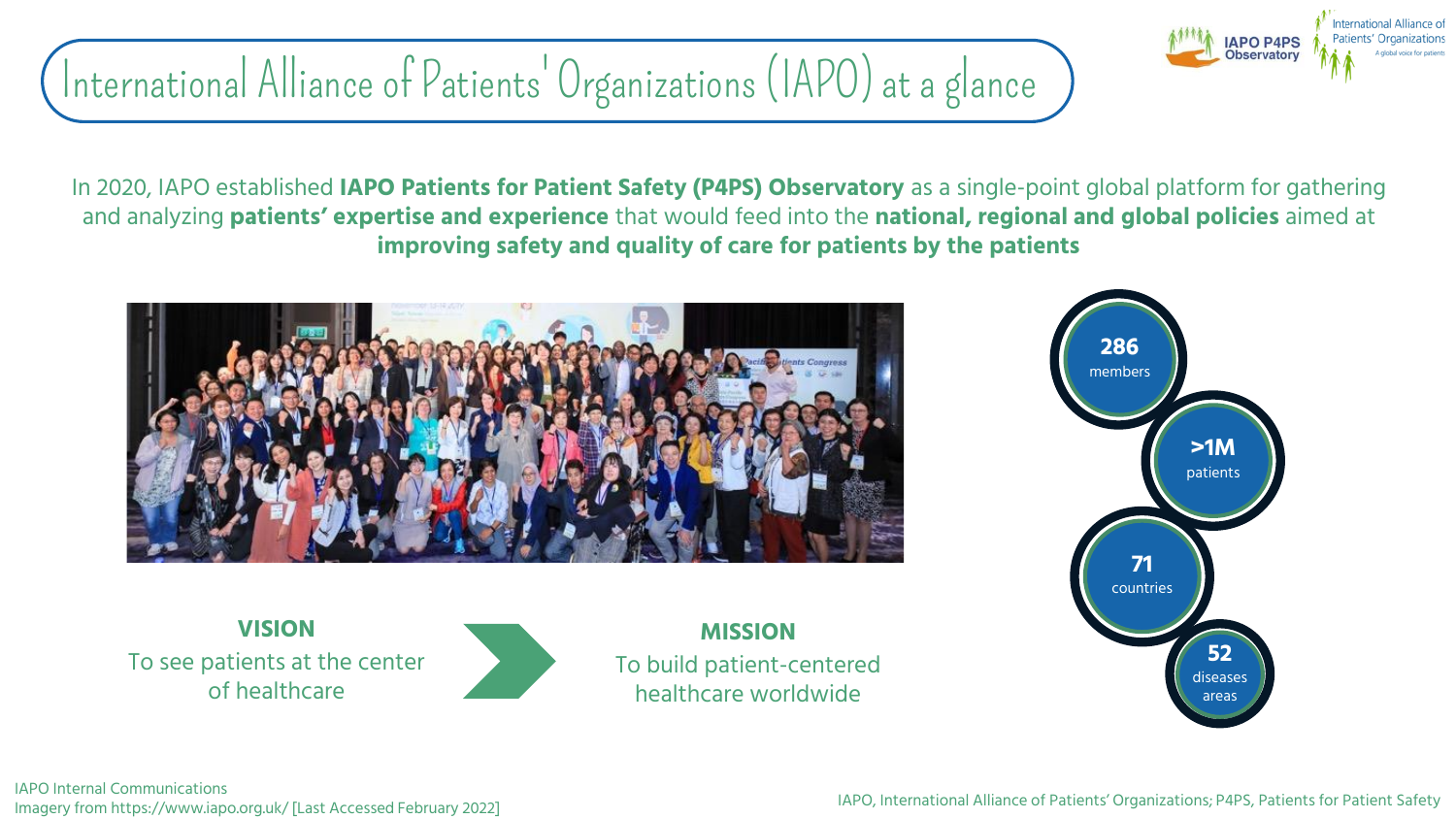### I he patient

The good doctor treats the disease; the great doctor treats the person who has the disease

(Sir William Osler, 1849-1919)

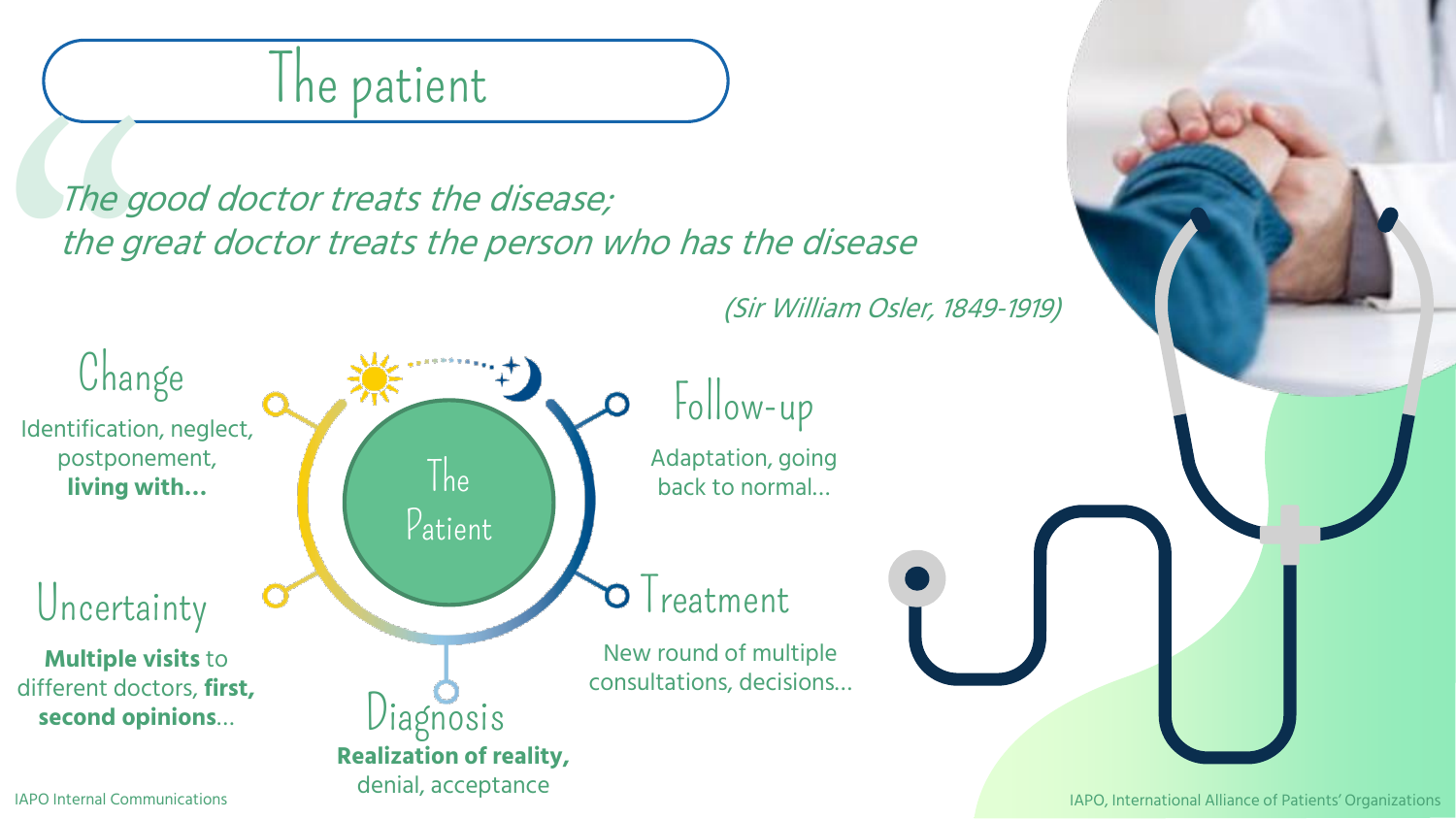## **APO P4PS**

# The patient – the two sides



1. Langford, BJ et al., Clin Microbiol Infect. 2021; 27(4):520–531; 2. Dahal D, et al., JAC-Antimicrobial Resistance. 2021; 3(1):1–3.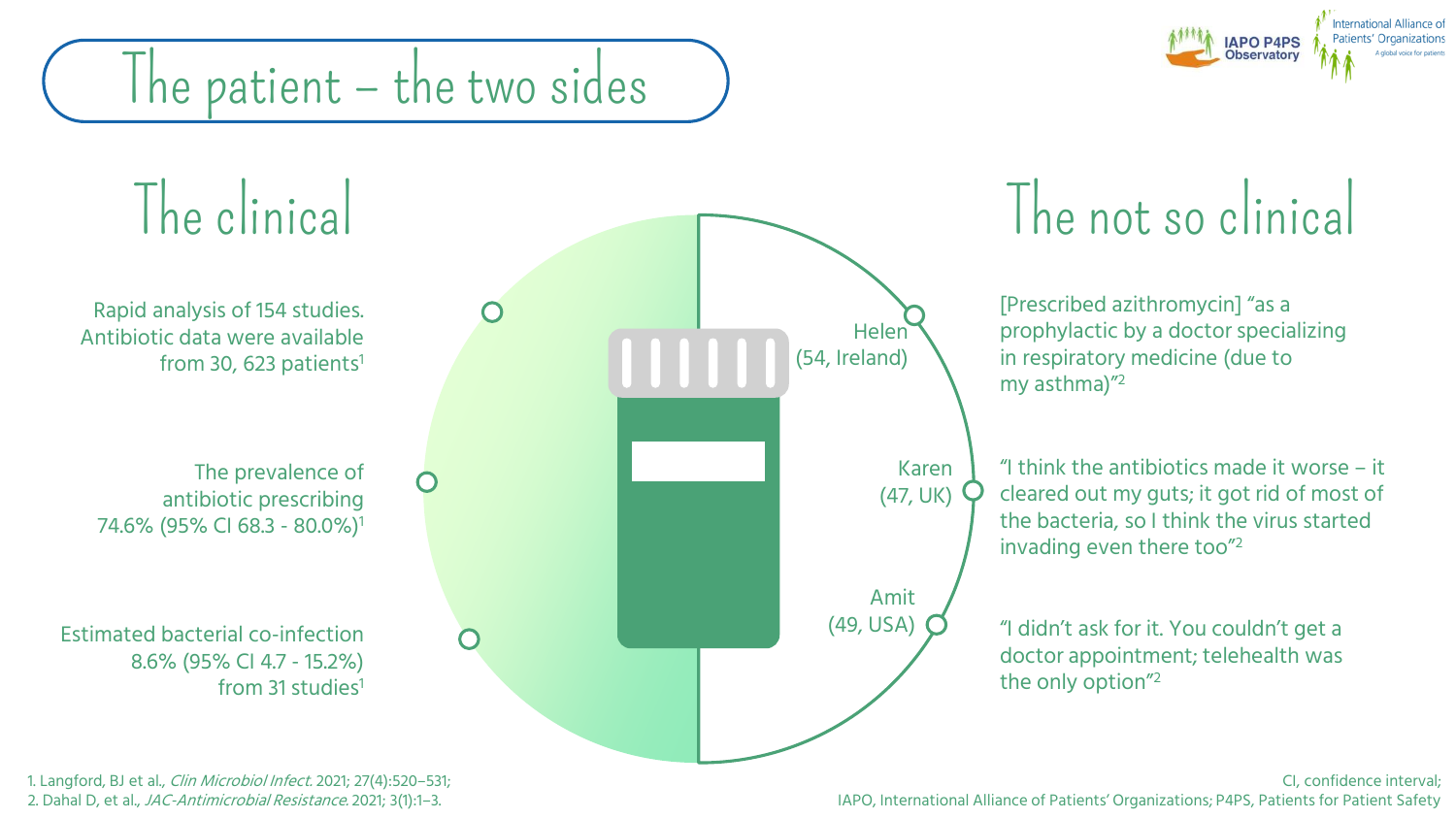

#### Paul s experience

I had severe stomach problems, ended up going to hospital and had surgery for an intestinal issue which lets me go on into **sepsis and septic shock**.

**My recovery was quite long… I spent about 10 Weeks** 

**In the hospital** 3 Months **Recovering at home**

3 Months **Phased return to work**

IAPO Internal Communications IAPO, International Alliance of Patients' Organizations; P4PS, Patients for Patient Safety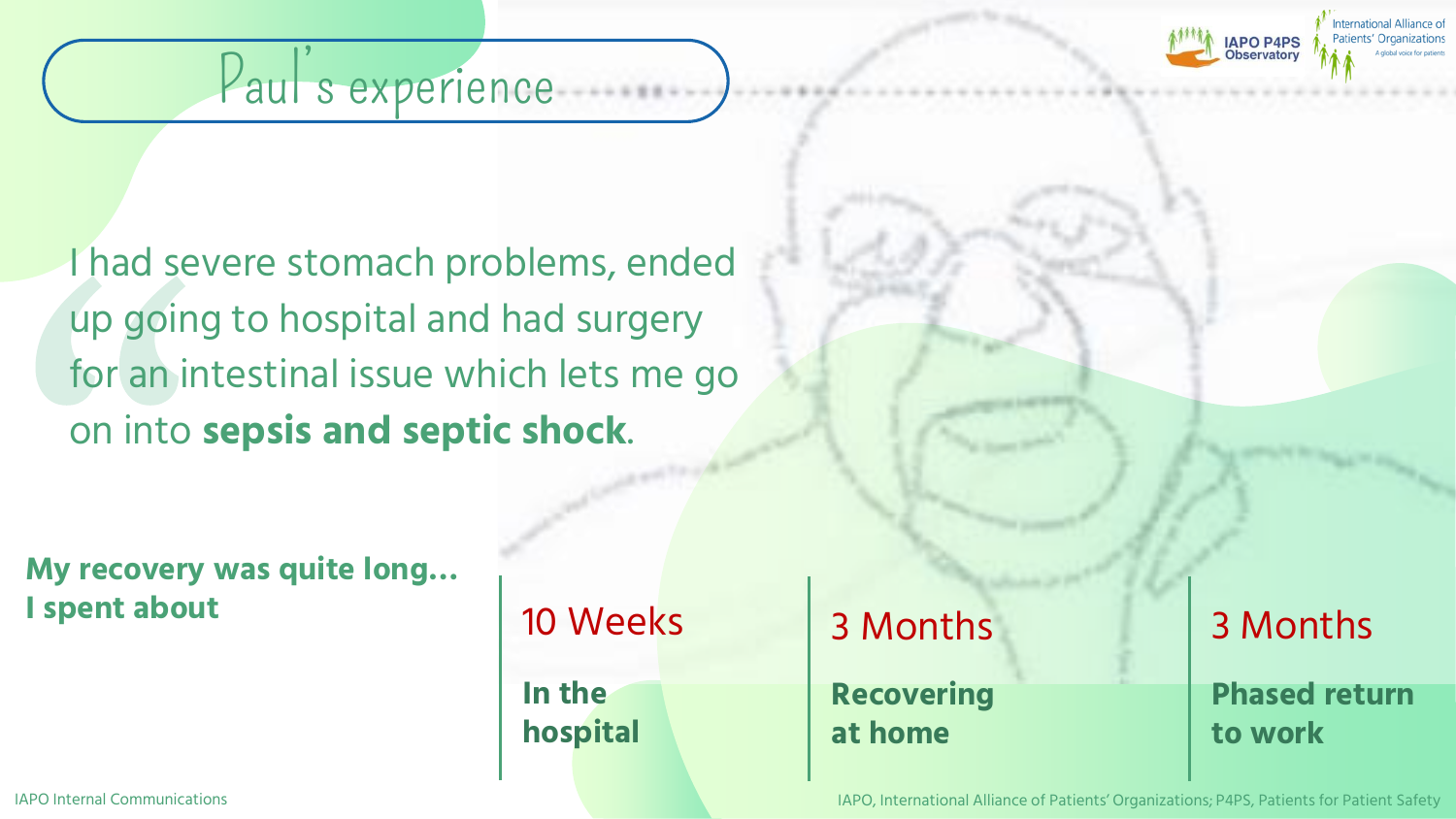





When I was discharged, I never received any information about what my body has just gone through.

I never had a follow-up from my GP... had to find out what I'd been through by myself.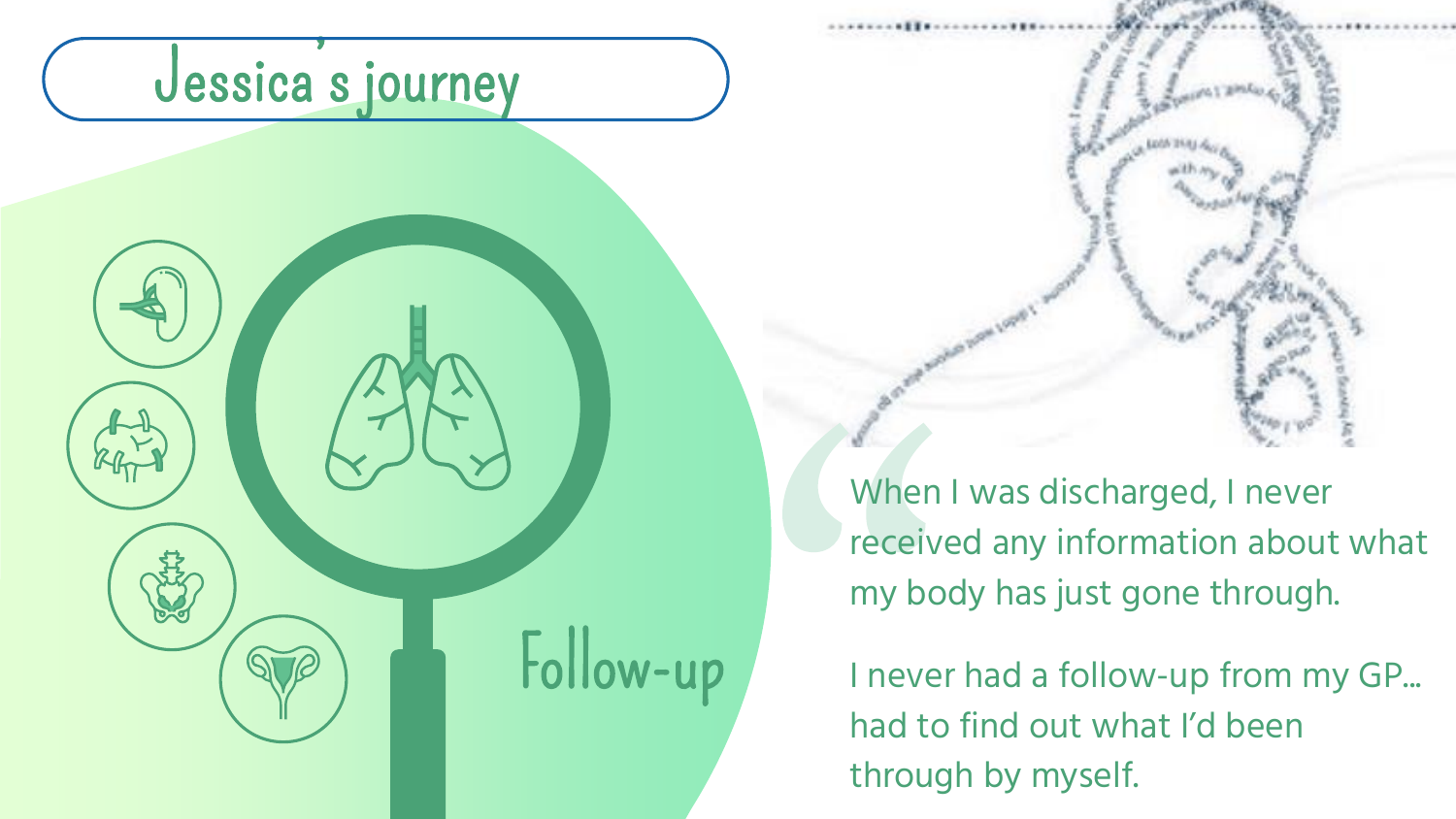

IAPO, International Alliance of Patients' Organizations; IAPO, International Alliance of Patients' Organizations; I<br>HSP, Health Systems and Policies; P4PS, Patients for Patient Safety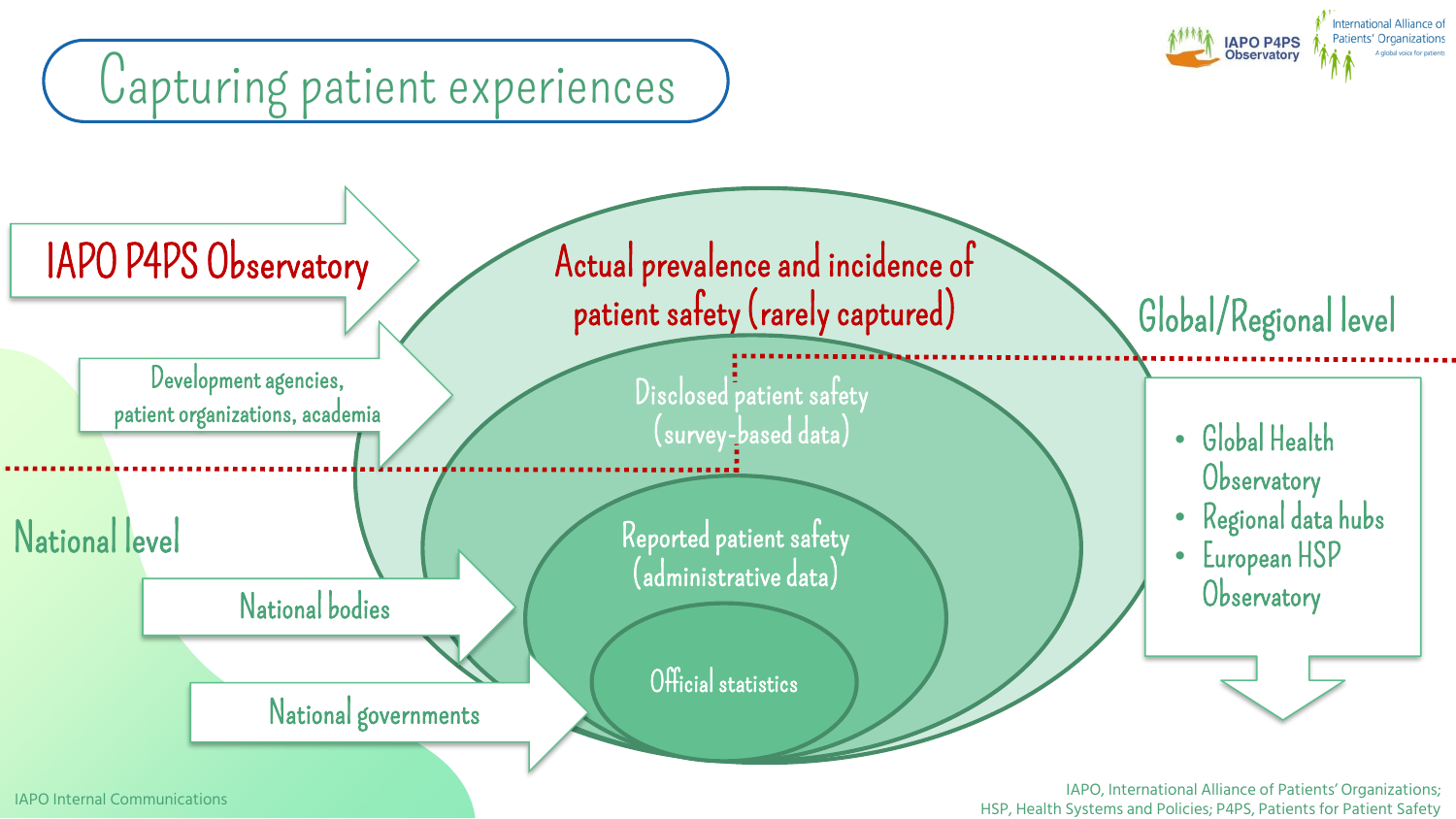

IAPO Internal Communications

IAPO, International Alliance of Patients' Organizations; P4PS, Patients for Patient Safety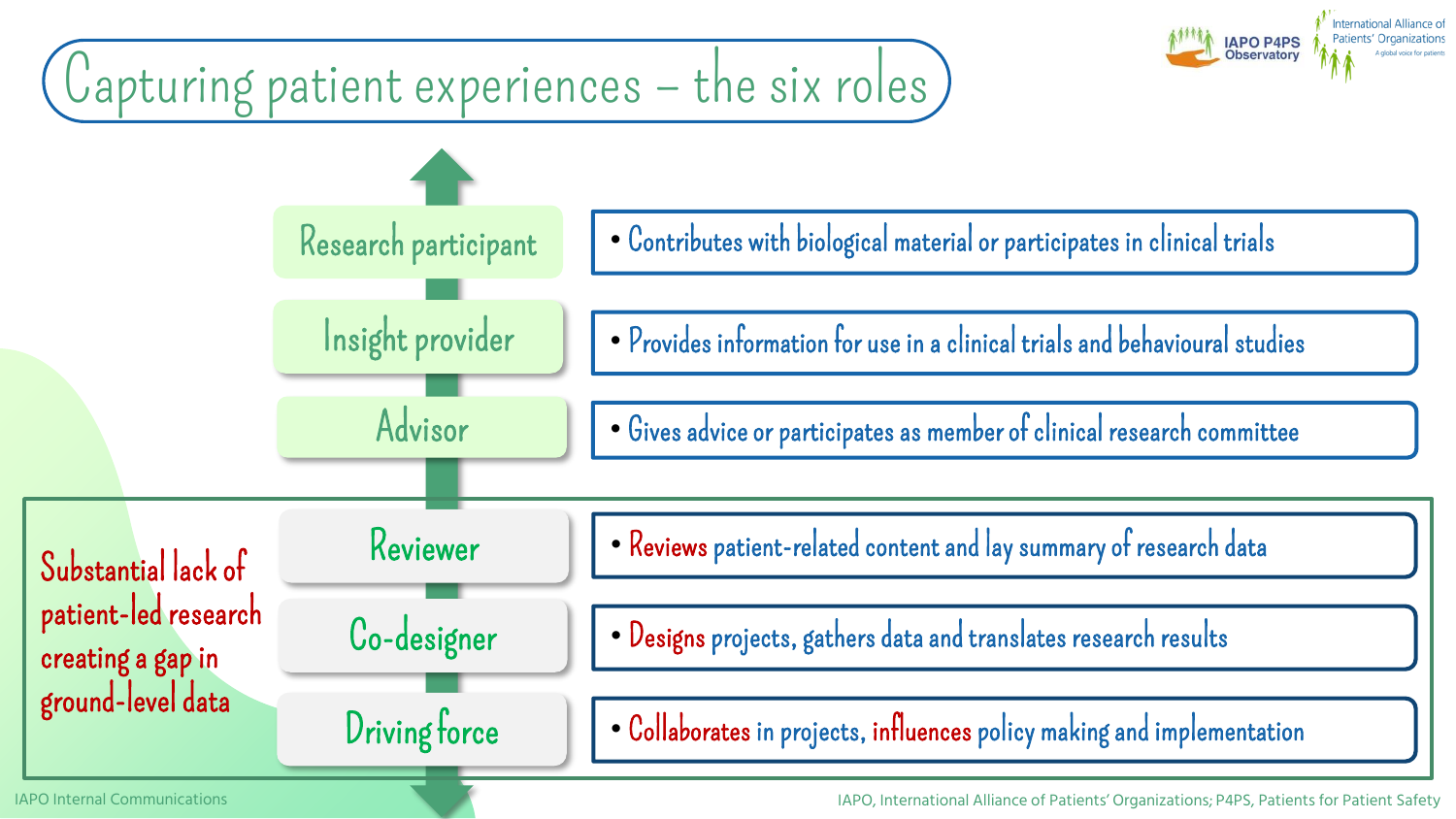## Patient and family empowerment: Patient Safety Advocacy Course

#### Course objectives

- **Develop capacity to understand the WHO GPSAP 2021-2030, and be able to engage at national and local levels**
- **Strengthen awareness on the WHO GPSAP 2021-2030 existence, and how to engage**
- **Empower for engagement in research and involvement in patient safety programs**



ternational Alliance of Patients' Organization

**IAPO P4PS Observatory** 

Sign-in and empower yourself at: **www.pairacademy.org**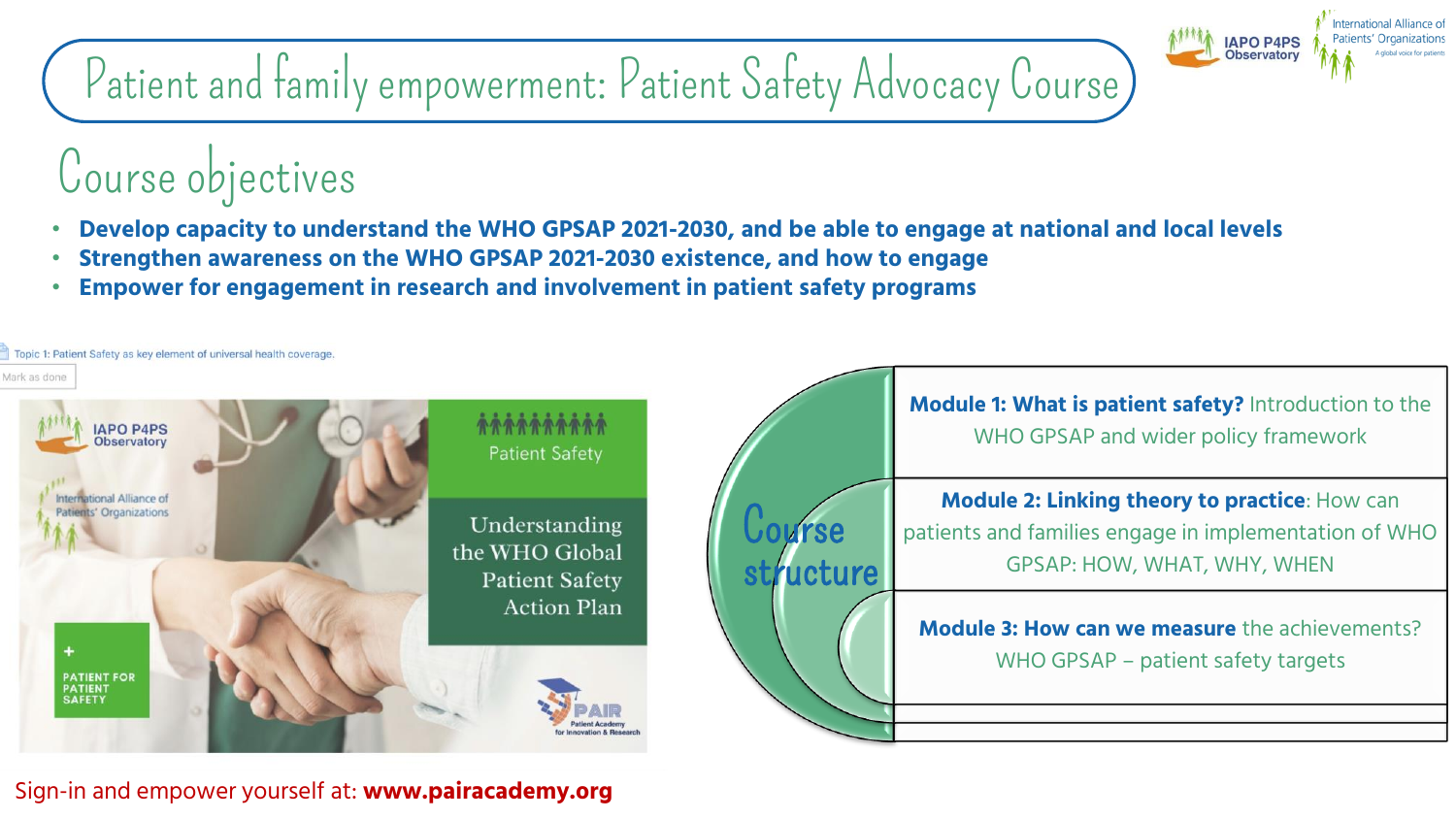#### In summary





**01** Patients come to the healthcare system not<br>just with a disease, but with cultural and<br>traditional values, habits and beliefs just with a disease, but with cultural and traditional values, habits and beliefs

02 Patients observations and lived experience<br>can be invaluable in preventing harm or<br>complications can be invaluable in preventing harm or complications

**03** Societies should strive to create systems for<br>and with people not systems structured<br>around diseases and facilities and with people not systems structured around diseases and facilities